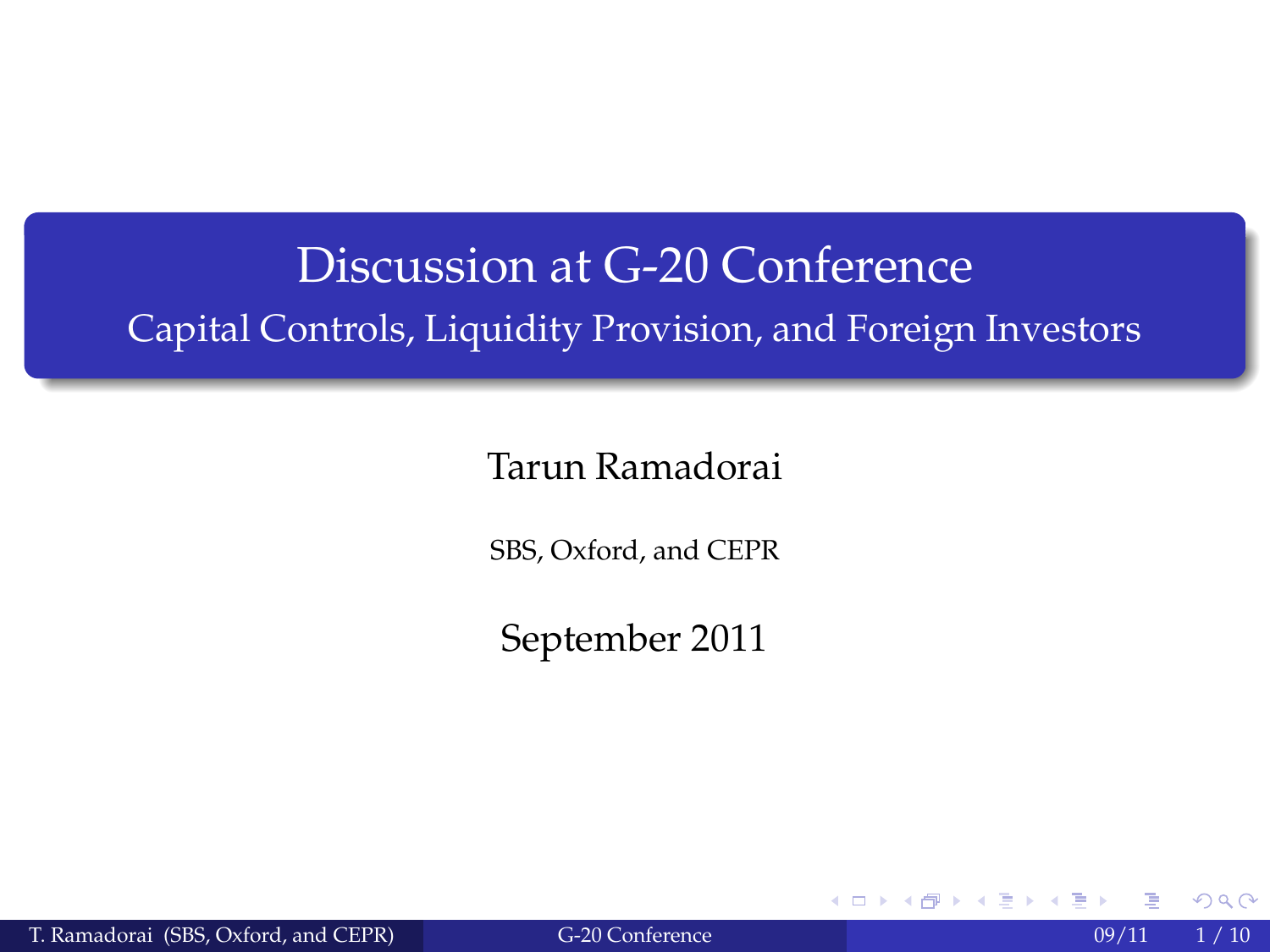#### Ghosh

- Outlines that there are significant links between countries, raising the likelihood of "innocent bystander" problems and increasing the severity of systemic crises.
- Suggests that precautionary credit lines can be beneficial to economies, and help prevent spillover effects.
- Explains that a Global Financial Safety Net may be the most efficient way to accomplish this, rather than individual credit lines.
	- Relies on connectedness in GDP across countries, a very reasonable assumption.
- Q: Should we think about unanticipated consequences/equilibrium effects? (Discussion below).

つへへ

→ イ磨 → イ磨 →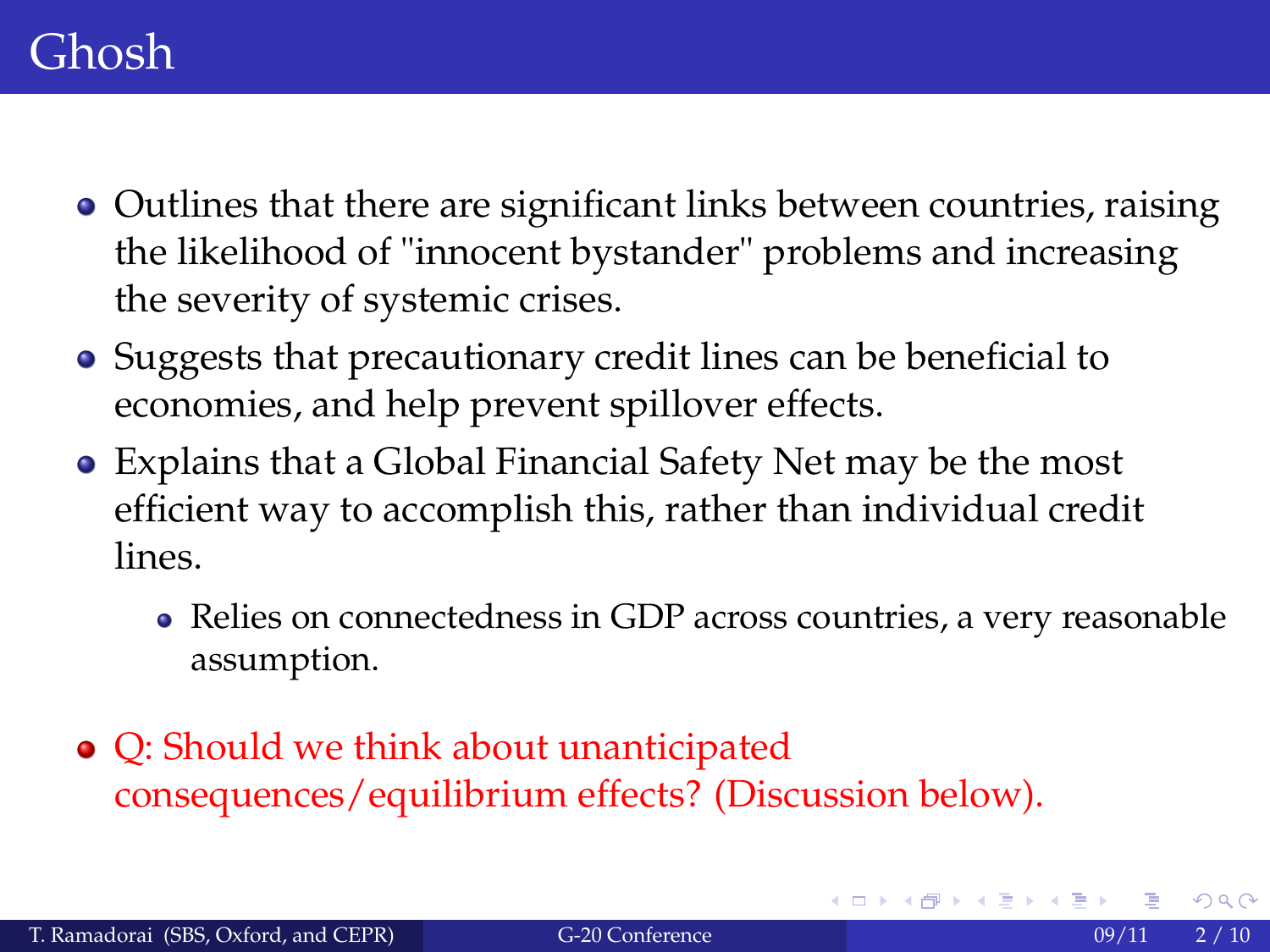- A cogent policy paper arguing that we need new mechanisms to deal with events such as we are continuing to see. Suggestions:
	- Allowing the IMF to borrow from capital markets.
	- Creating a global network of swap arrangements.
	- Formalising links between the IMF and RFAs; making it clear ex-ante what scale of resources might be available.
- Q1: Even for Eurobond issuance, it comes down to a fiscal policy question. The lesson seems to be that you can't raise capital unless you have the ability to create fiscal policy/raise taxes as well.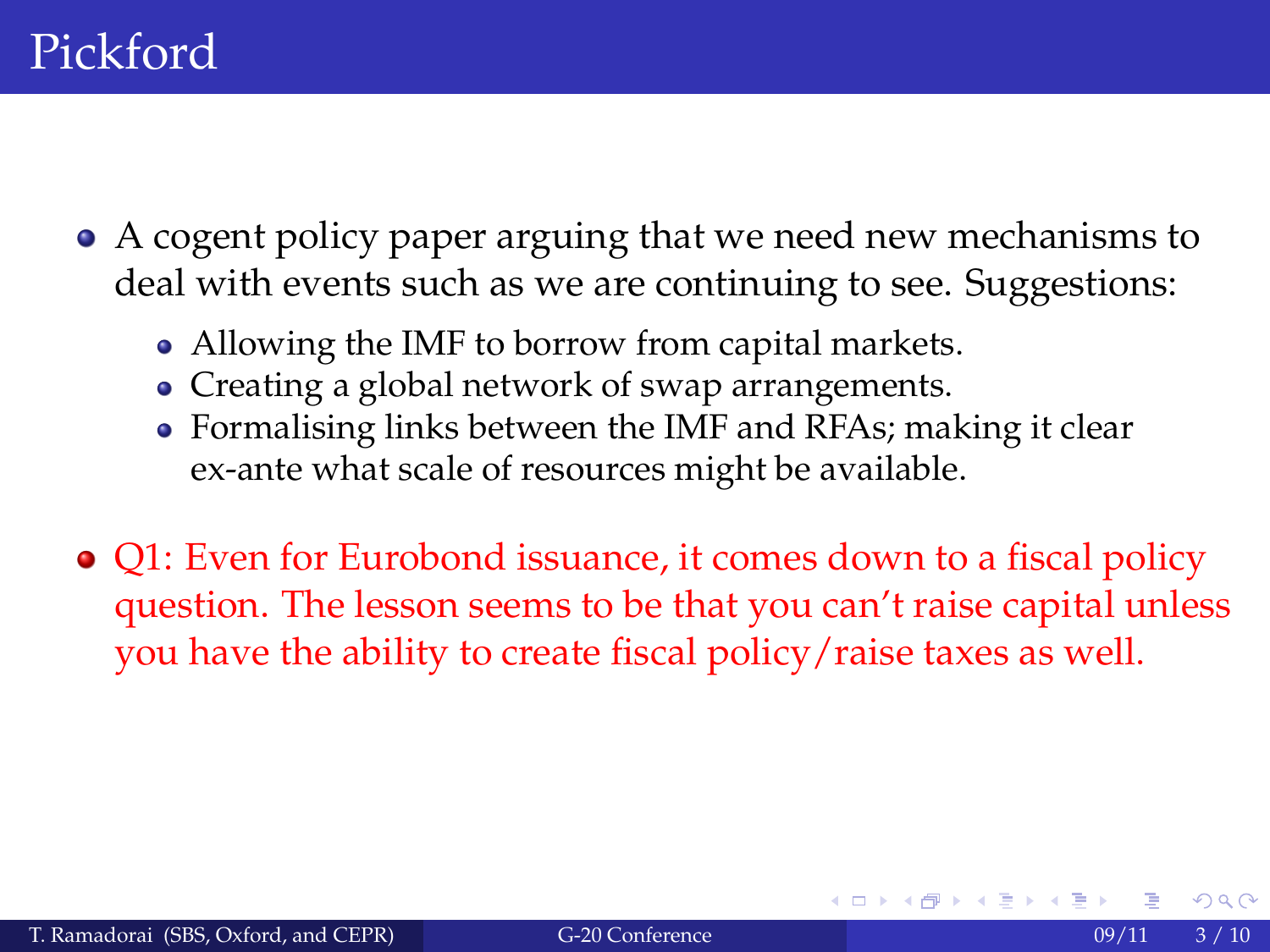- A cogent policy paper arguing that we need new mechanisms to deal with events such as we are continuing to see. Suggestions:
	- Allowing the IMF to borrow from capital markets.
	- Creating a global network of swap arrangements.
	- Formalising links between the IMF and RFAs; making it clear ex-ante what scale of resources might be available.
- Q1: Even for Eurobond issuance, it comes down to a fiscal policy question. The lesson seems to be that you can't raise capital unless you have the ability to create fiscal policy/raise taxes as well.
- Q2: Is strategic ambiguity useful when thinking about disclosure on the scale of resources available?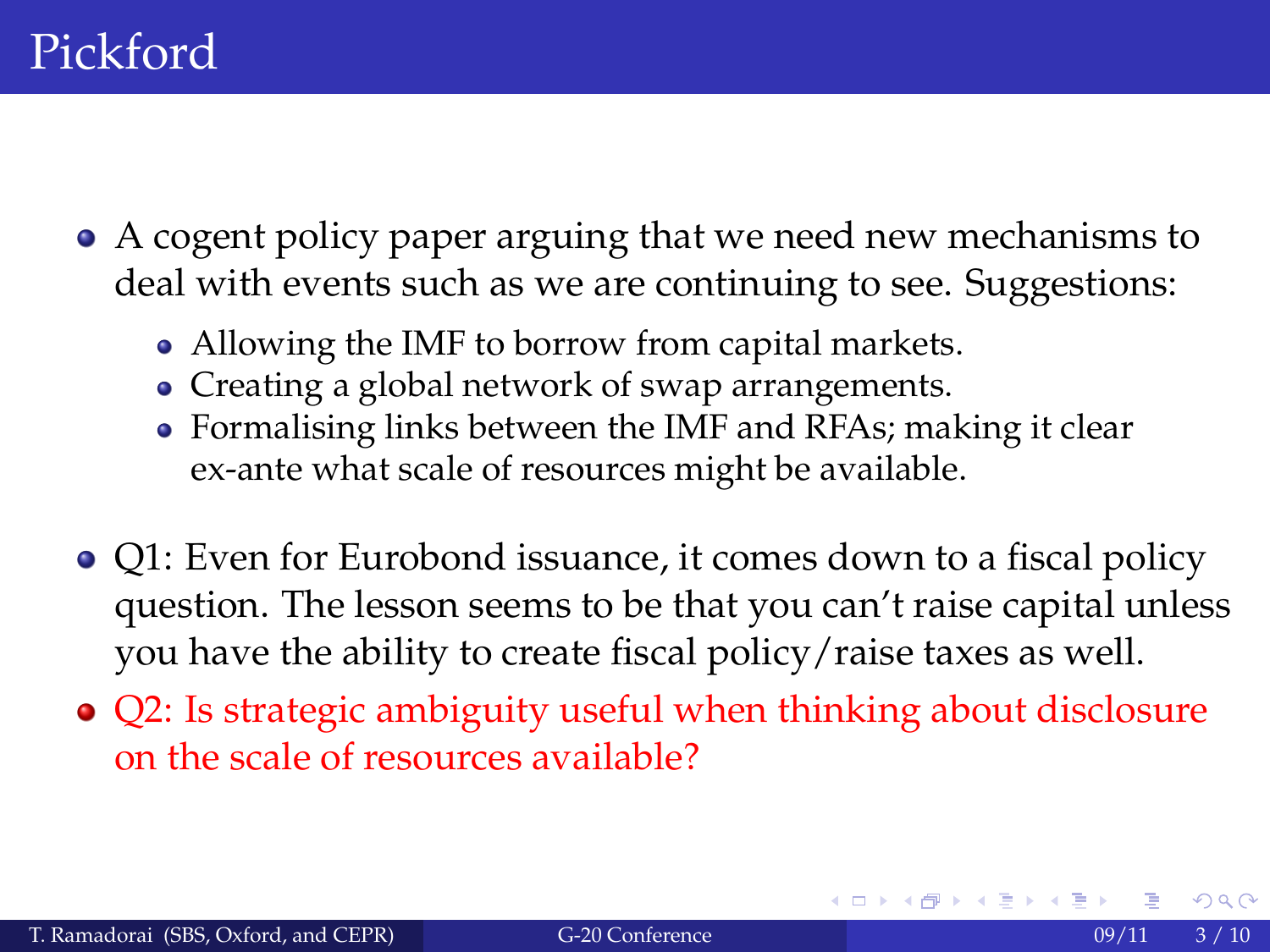- Consider whether capital control tightening in India during the crisis was effective in controlling capital flows.
- Present several useful examples that it did not.
- One example: maximum permitted interest rate for foreign borrowing dropped by 50-100 bp.
	- Attempt to control capital inflows.
	- But capital inflows from all *other* sources increased to compensate.
- Q: Doesn't this raise a broader issue about re-optimization by financial agents in response to policy changes?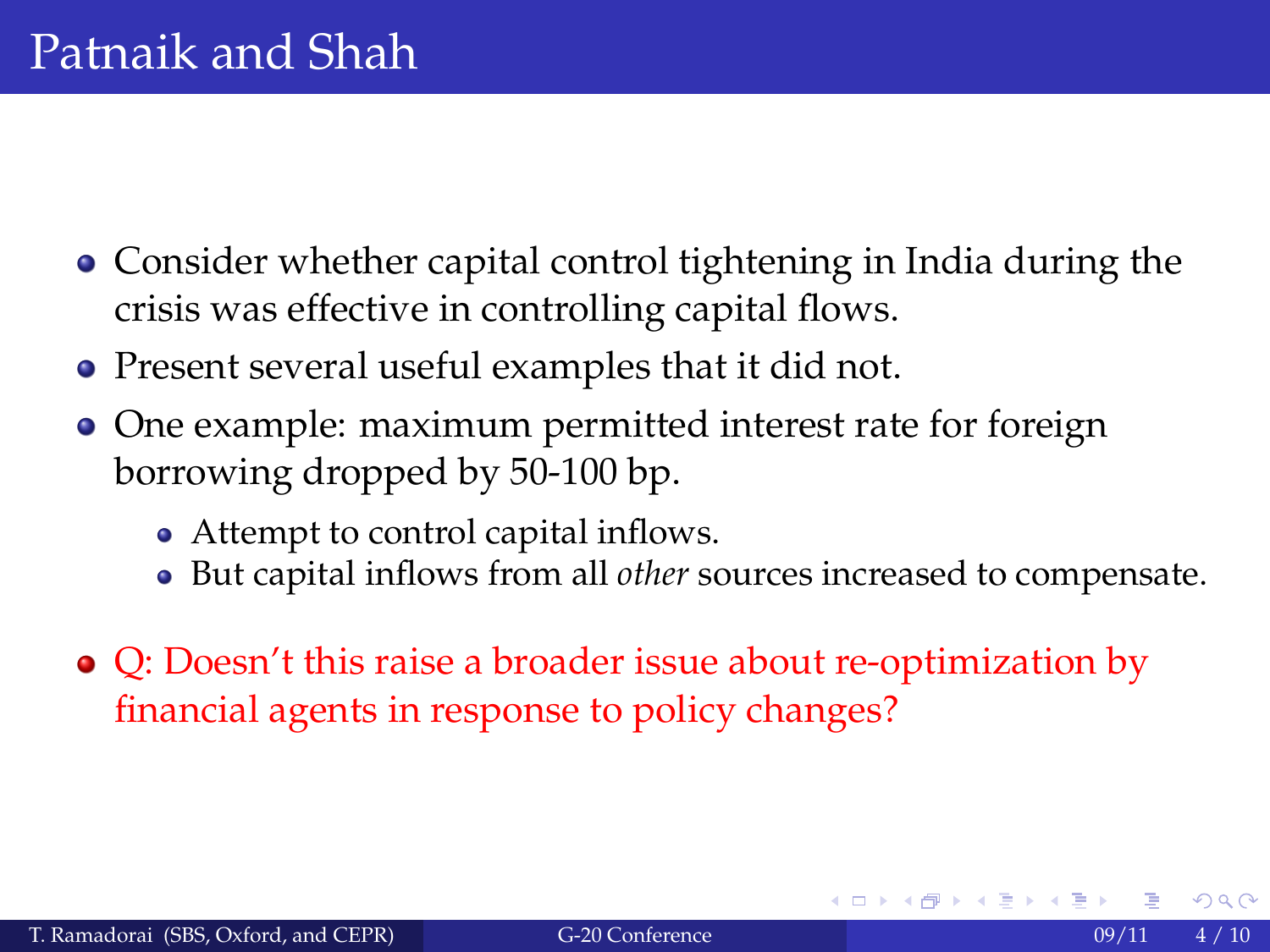• It is clear, especially in light of recent evidence, that liquidity problems can spill over into more serious real issues unless checked.

 $\Omega$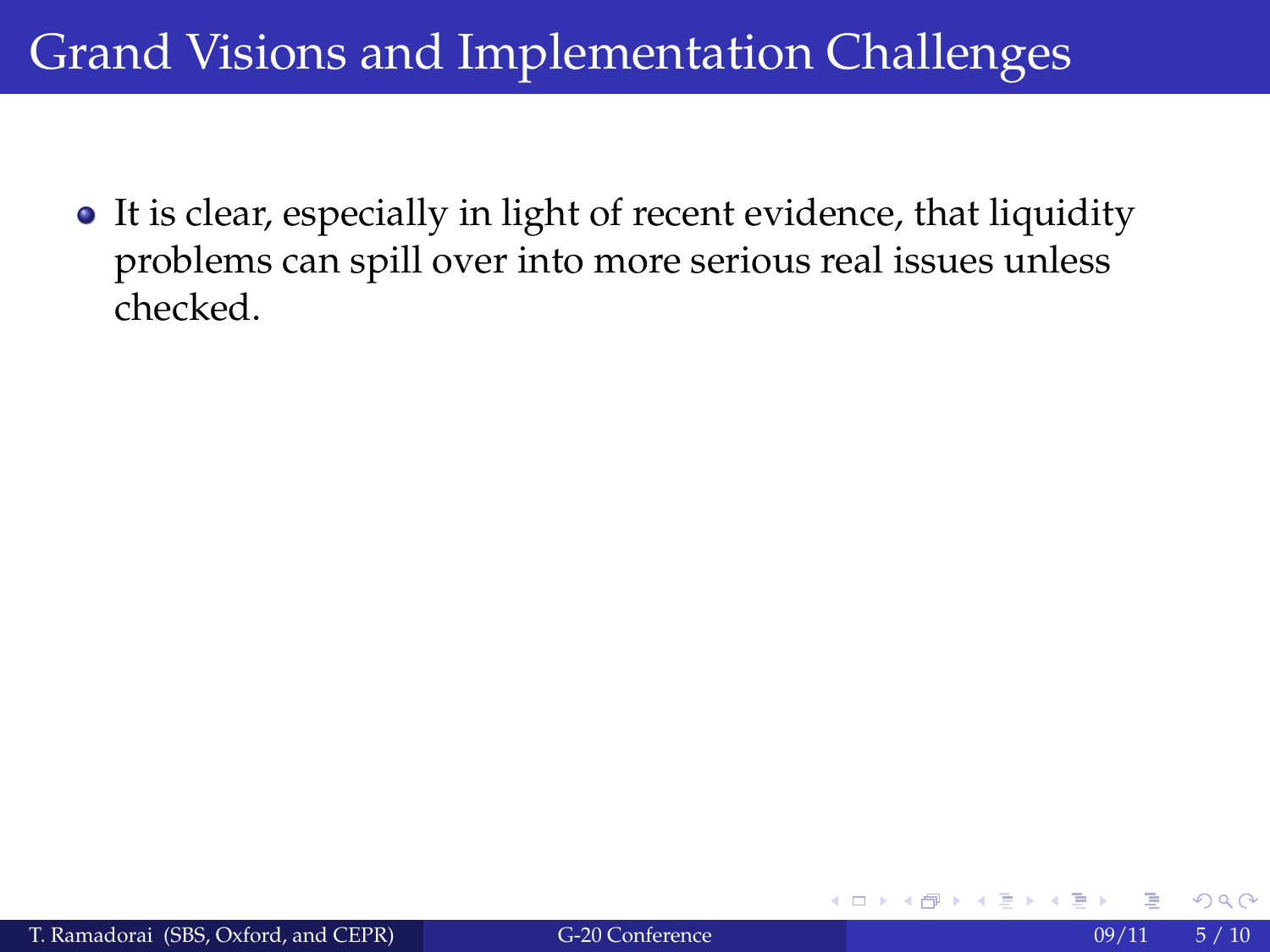- It is clear, especially in light of recent evidence, that liquidity problems can spill over into more serious real issues unless checked.
- However, when creating institutions to deal with these problems we need to think carefully about changing microeconomic incentives.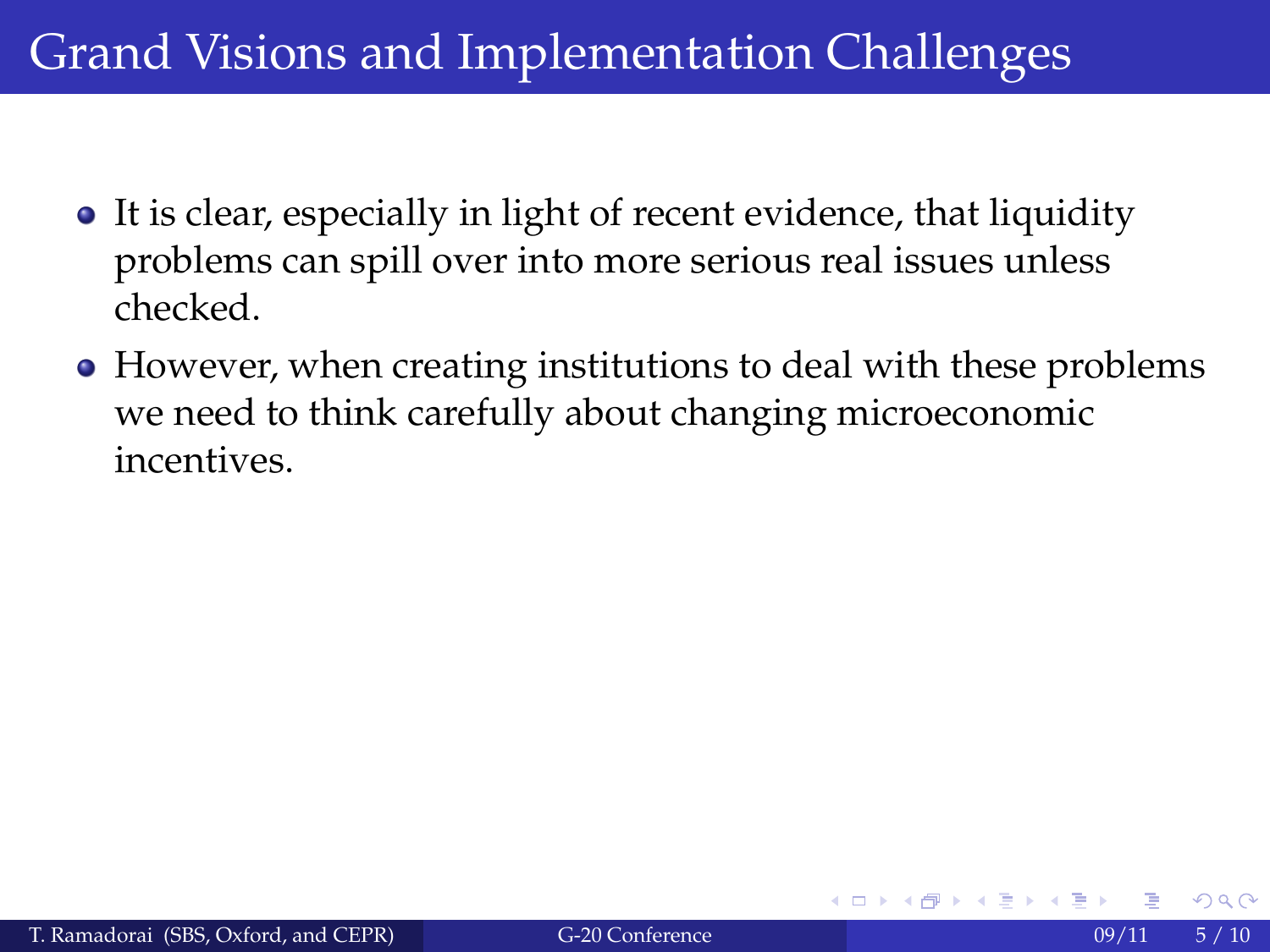- It is clear, especially in light of recent evidence, that liquidity problems can spill over into more serious real issues unless checked.
- However, when creating institutions to deal with these problems we need to think carefully about changing microeconomic incentives.
	- In particular: what are the identifiable channels of contagion/spillovers?

 $\Omega$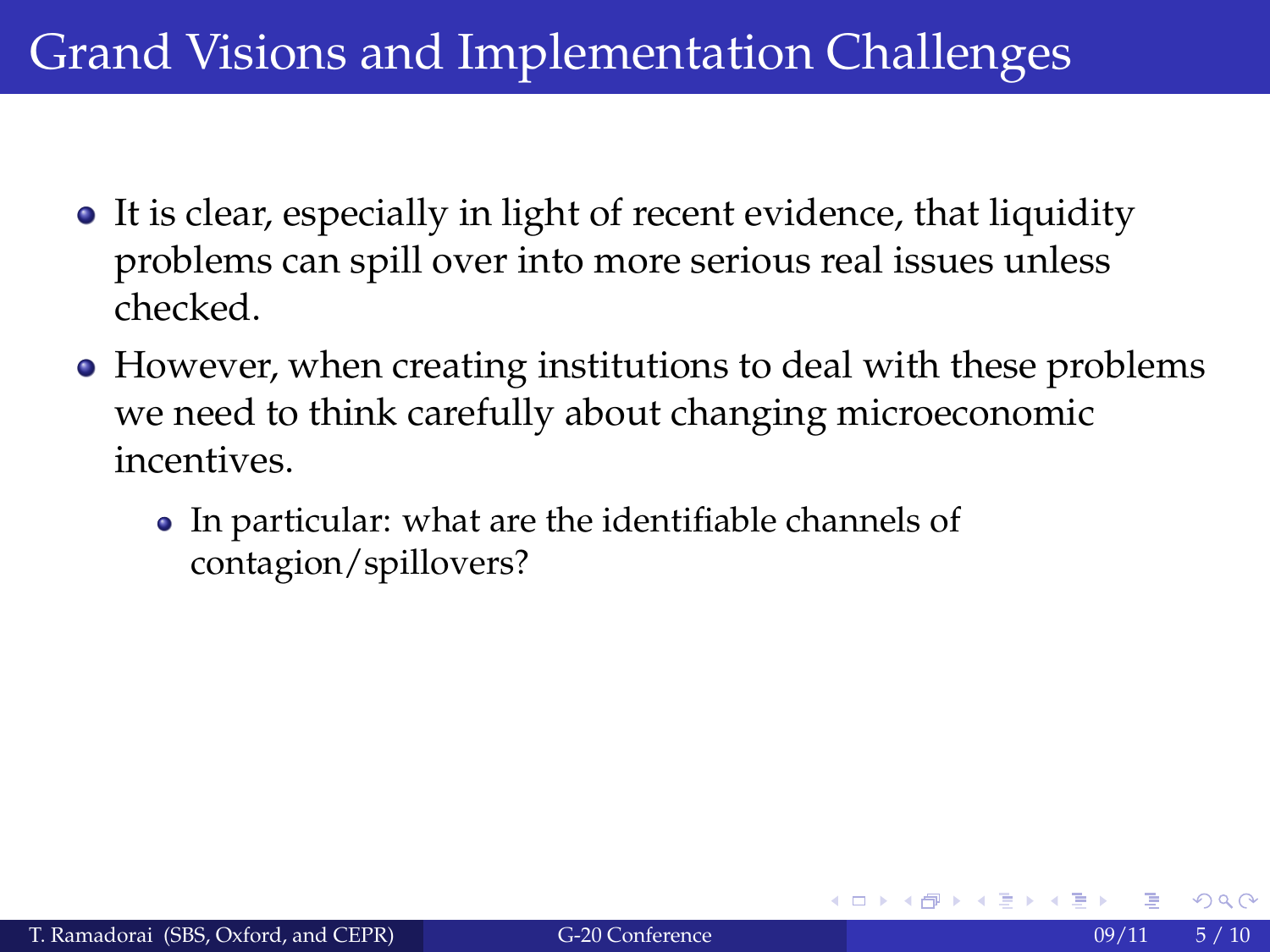- It is clear, especially in light of recent evidence, that liquidity problems can spill over into more serious real issues unless checked.
- However, when creating institutions to deal with these problems we need to think carefully about changing microeconomic incentives.
	- In particular: what are the identifiable channels of contagion/spillovers?
	- What are the right changes in institutional design needed to address these channels?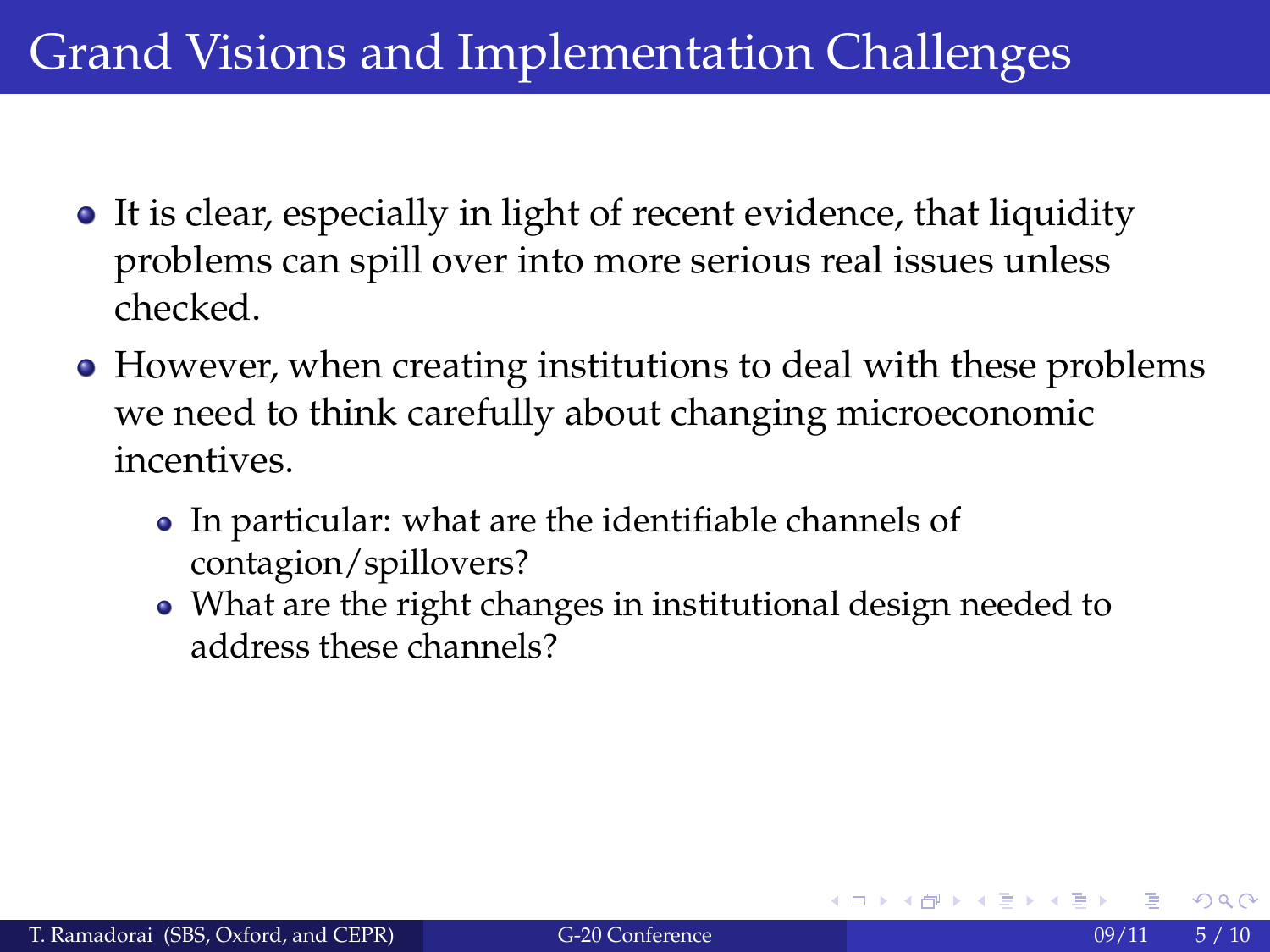- It is clear, especially in light of recent evidence, that liquidity problems can spill over into more serious real issues unless checked.
- However, when creating institutions to deal with these problems we need to think carefully about changing microeconomic incentives.
	- In particular: what are the identifiable channels of contagion/spillovers?
	- What are the right changes in institutional design needed to address these channels?
- View: New institutions generate (both positive and negative) unintended consequences.

メイモメイモメー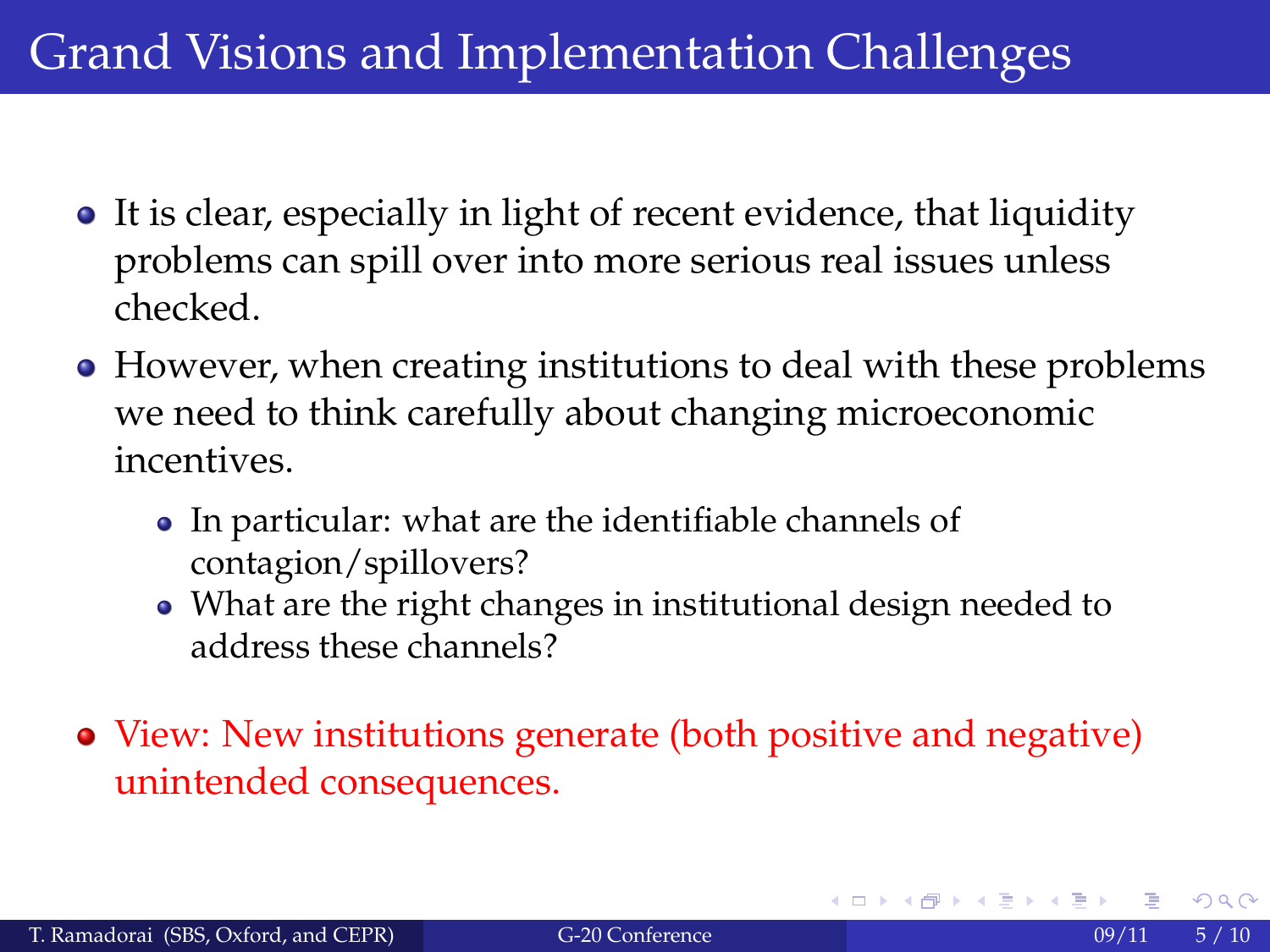#### Lessons from Asset Fire Sales

Global funds cut positions in emerging markets in response to domicile-induced funding shocks



T. Ramadorai (SBS, Oxford, and CEPR) [G-20 Conference](#page-0-0) 09/11 6 / 10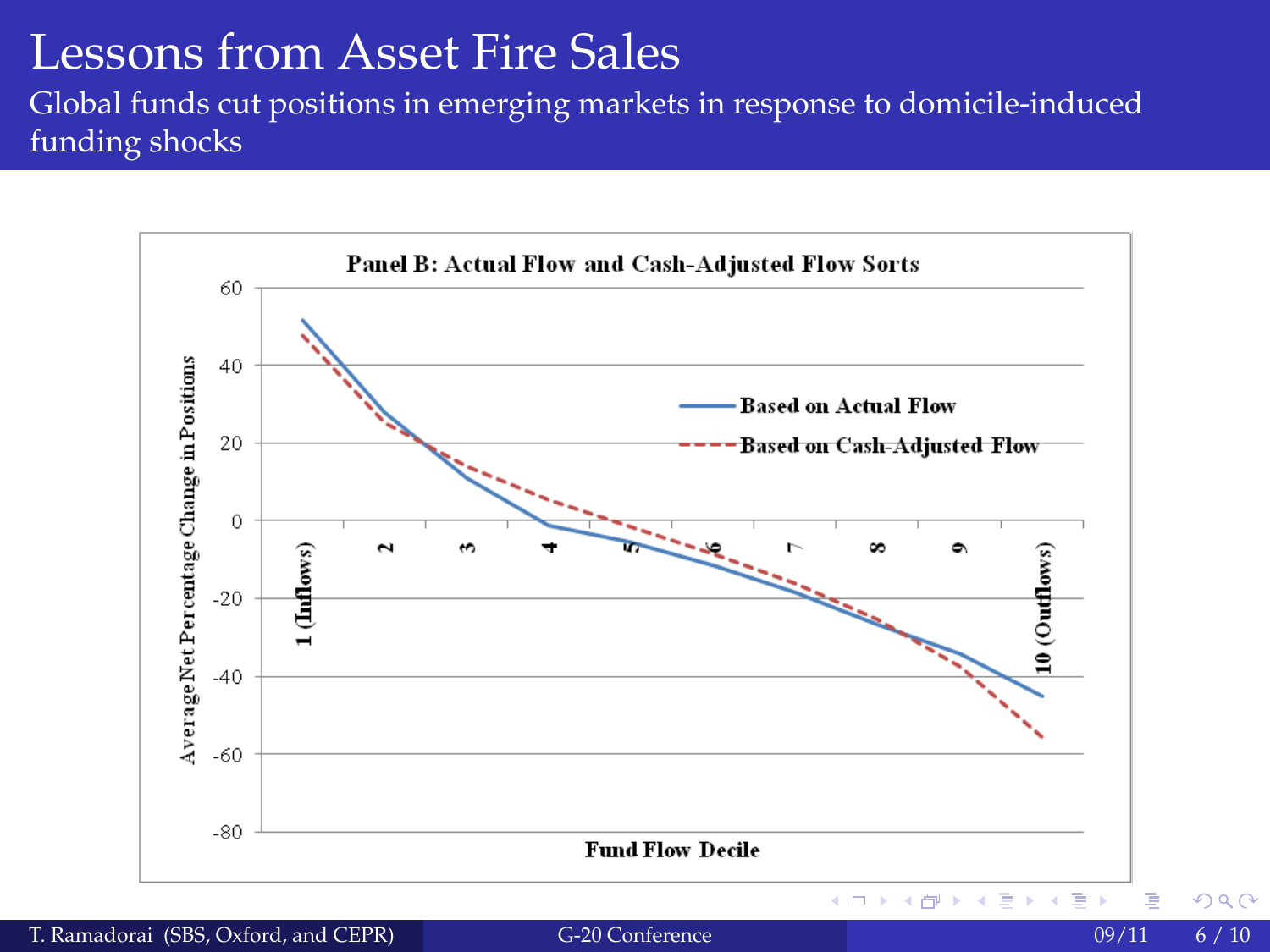#### Lessons from Asset Fire Sales

Large price impacts especially during crisis periods



T. Ramadorai (SBS, Oxford, and CEPR) [G-20 Conference](#page-0-0) 6 Conference 09/11 7 / 10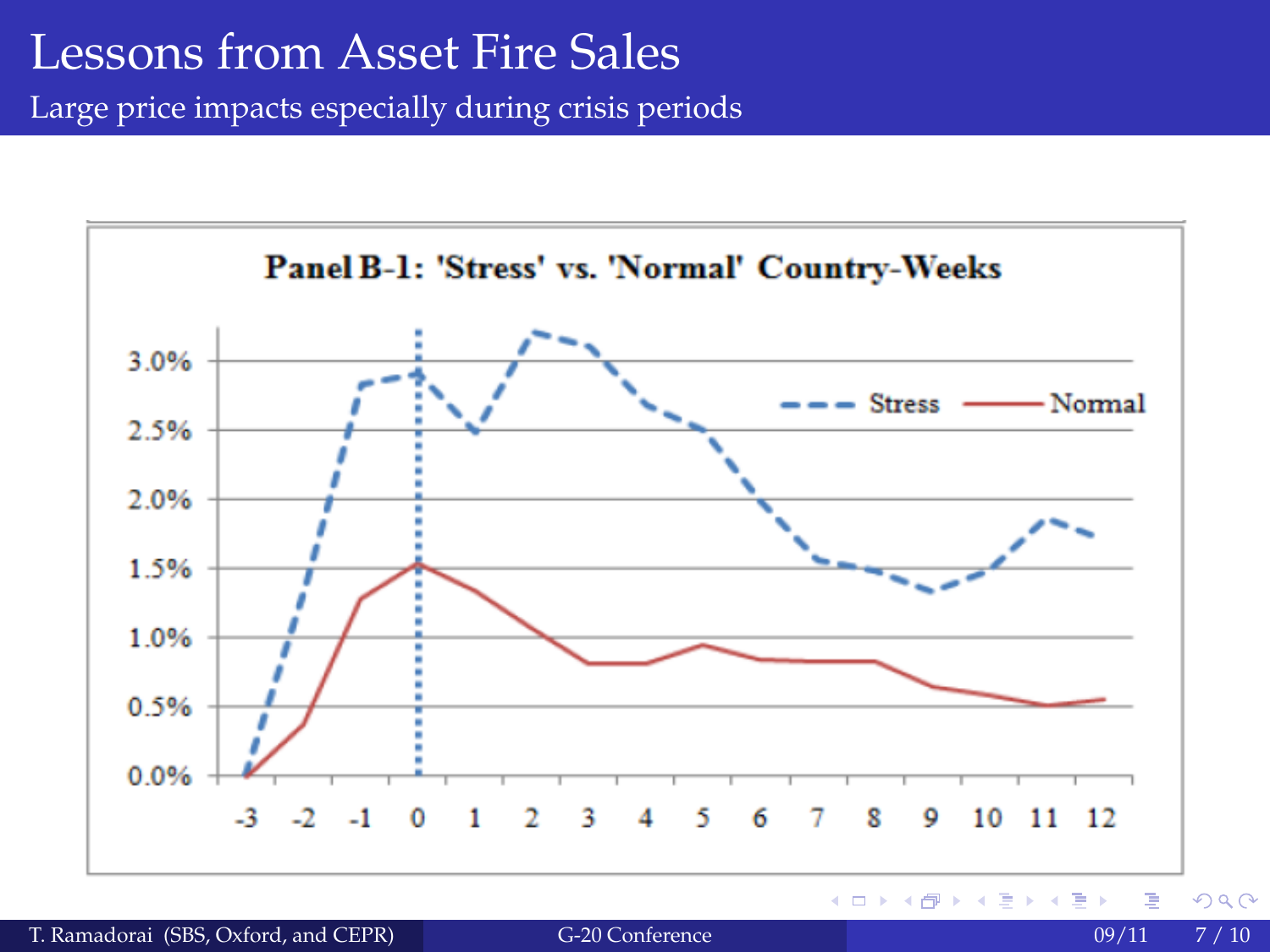### Lessons from Asset Fire Sales

Funds reallocate to more liquid markets

|                  |               | Countries      | Countries<br>Reduced or |
|------------------|---------------|----------------|-------------------------|
| Decile           | Flow (%)      | Expanded       | Eliminated              |
| 1 (Inflows)<br>2 | 12.75<br>3.73 | 54.11<br>53.77 | 58.76<br>55.74          |
| 3                | 1.38          | 53.86          | 54.79                   |
| 4                | 0.24          | 55.21          | 55.95                   |
| 5                | $-0.07$       | 55.27          | 55.45                   |
| 6                | $-0.67$       | 54.98          | 54.15                   |
| 7                | $-1.58$       | 54.60          | 52.80                   |
| 8                | $-2.82$       | 55.59          | 53.47                   |
| 9                | $-4.71$       | 55.48          | 52.85                   |
| 10 (Outflows)    | $-10.85$      | 57.08          | 52.92                   |
|                  |               |                |                         |
| $1 - 10$         | 23.60         | $-2.96$        | 5.83                    |
| t-statistic      |               | $(-3.28)$      | (6.56)                  |
|                  |               |                | メロトメ 御 トメ 君 トメ 君 トッ 君   |

T. Ramadorai (SBS, Oxford, and CEPR) [G-20 Conference](#page-0-0) 09/11 8 / 10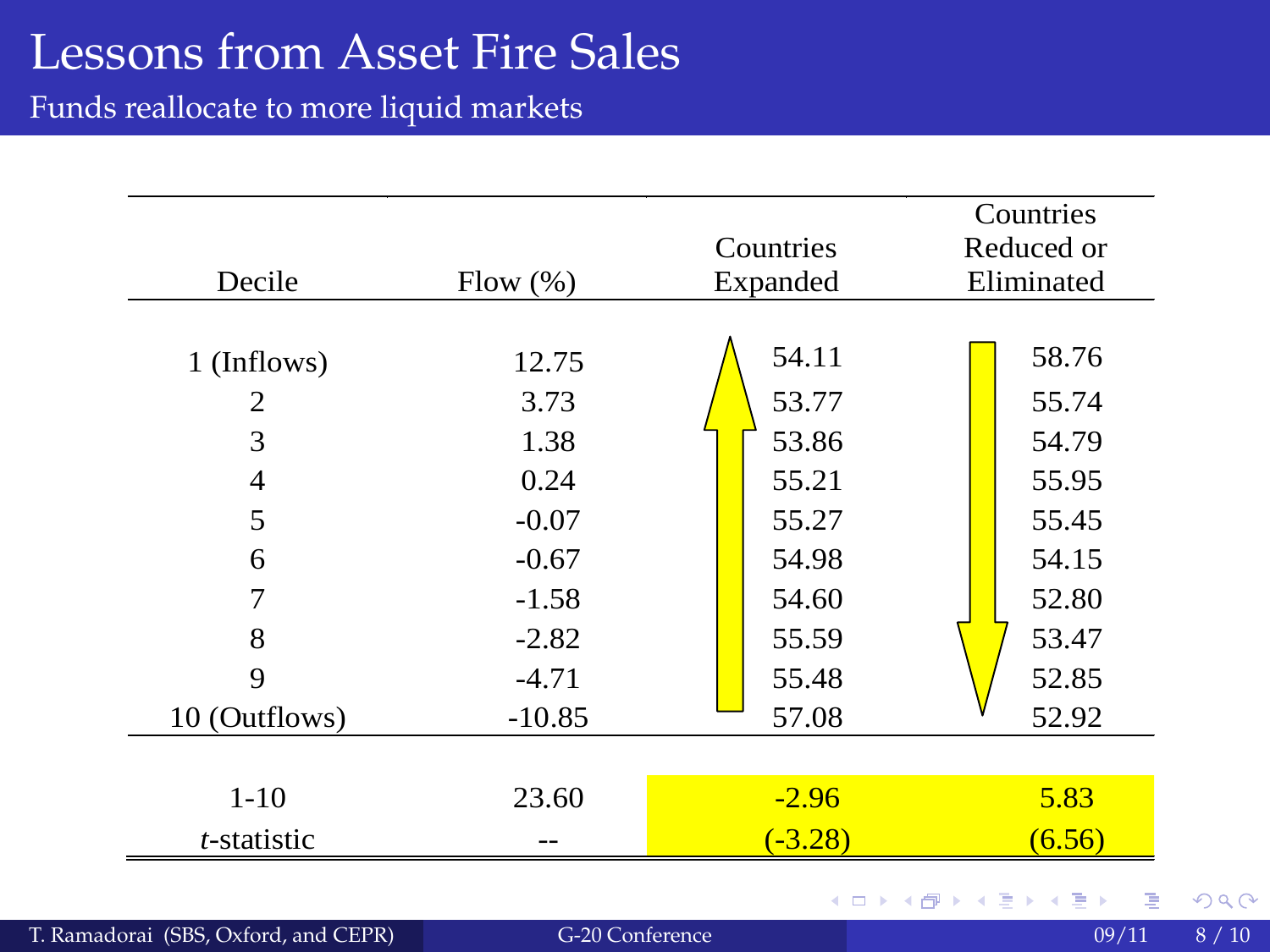While the financial channel is important, trade (and other such real interactions) between firms is equally important.

4 0 F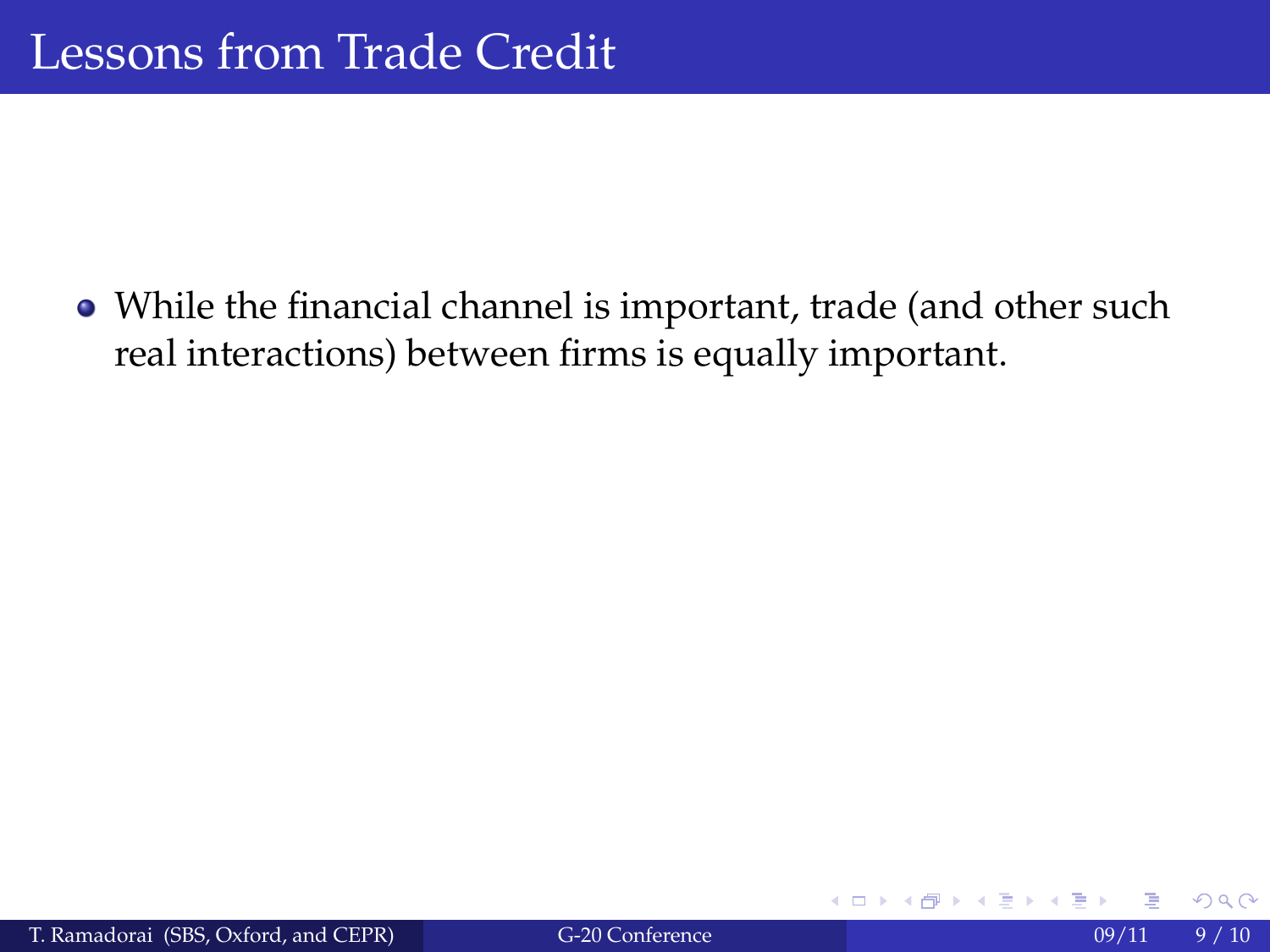- While the financial channel is important, trade (and other such real interactions) between firms is equally important.
- The two are connected: when firms are connected to each other (say through trade credit links), financing spillovers automatically take place.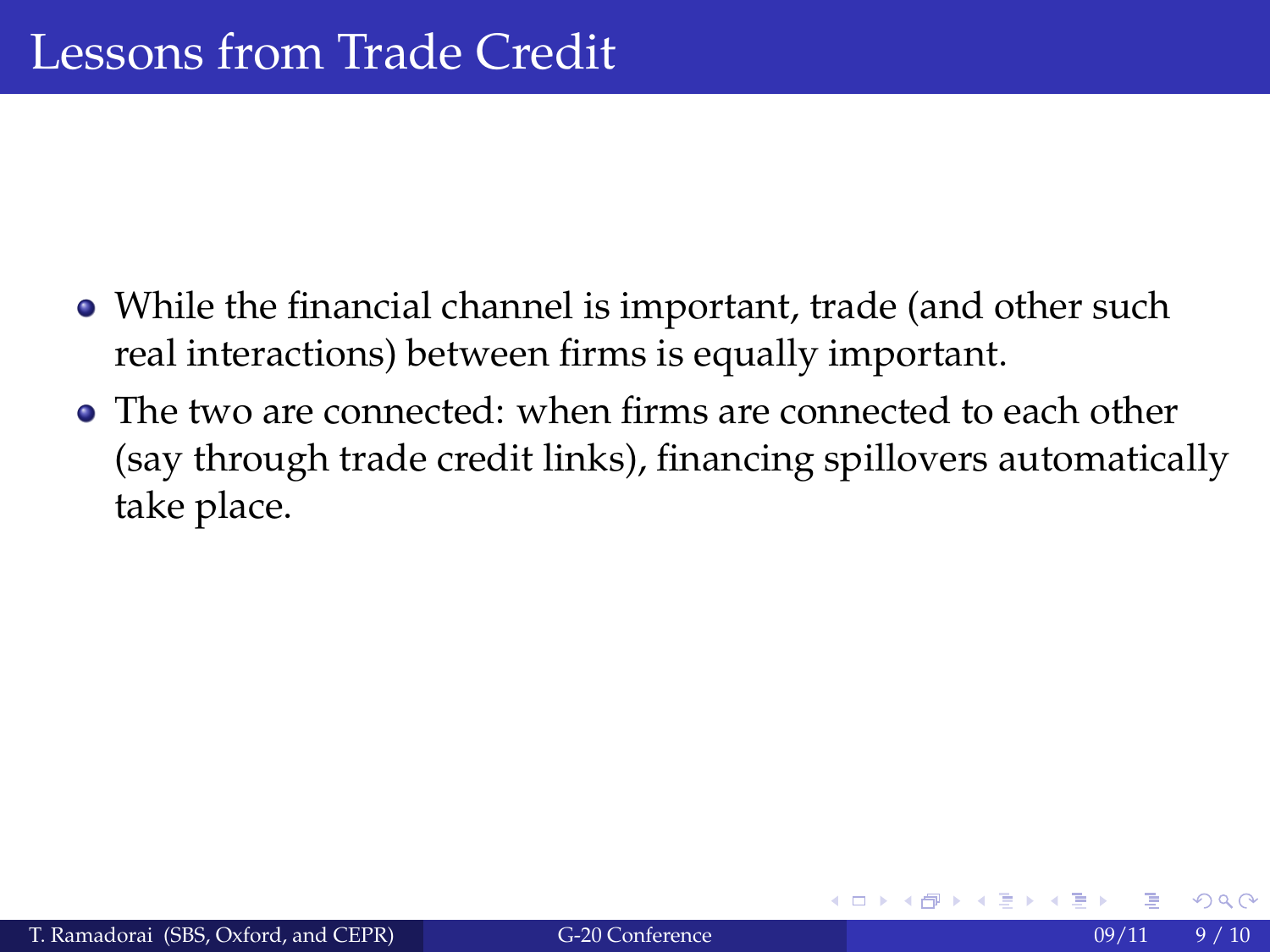- While the financial channel is important, trade (and other such real interactions) between firms is equally important.
- The two are connected: when firms are connected to each other (say through trade credit links), financing spillovers automatically take place.
- Liquidity provision could thus also have beneficial asset pricing impacts, since trade links generate stock return correlations.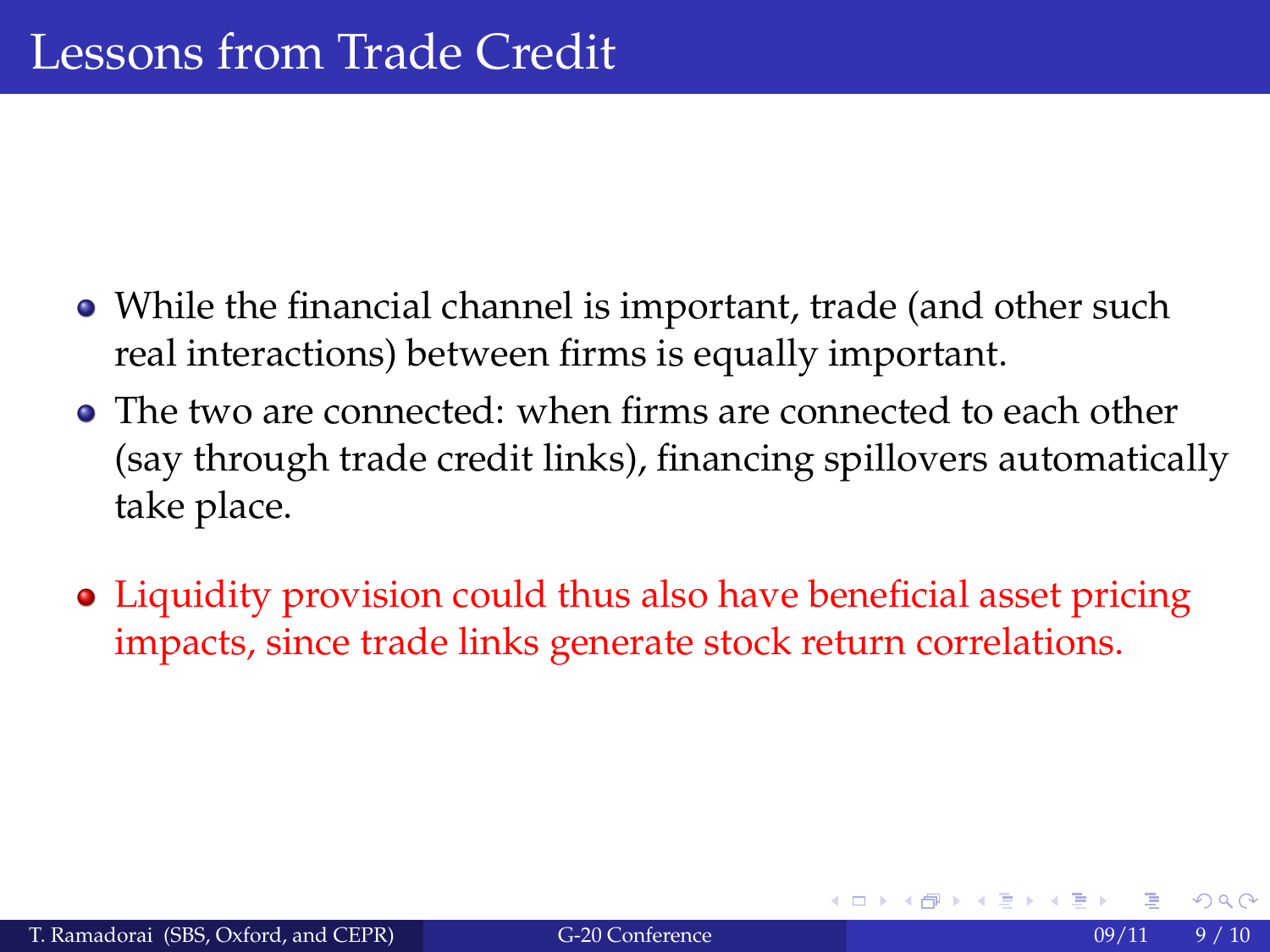Broader lessons here about liquidity spillovers.

+ □ ▶ + *□* 

→ イヨ → イヨ

 $299$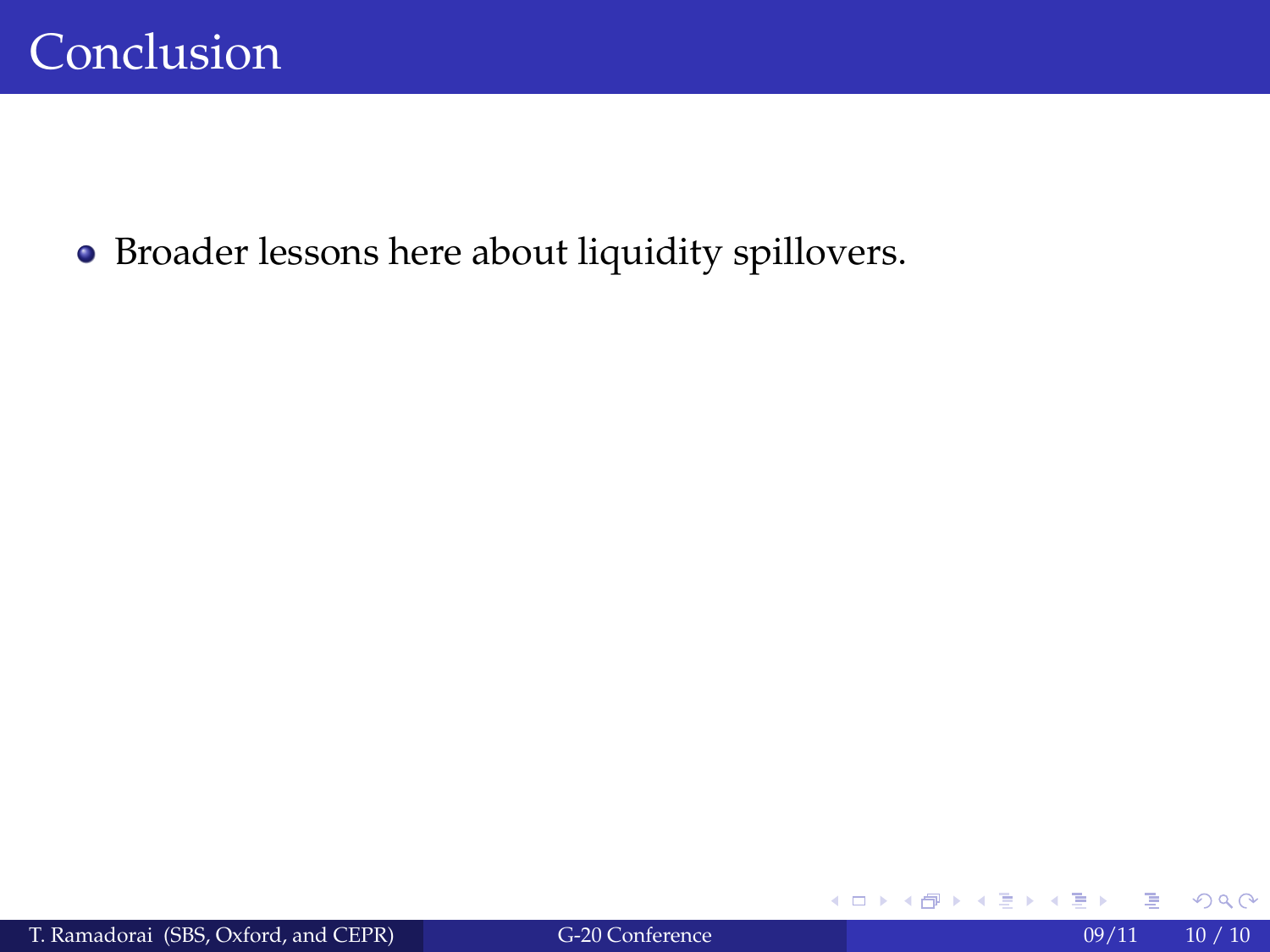- Broader lessons here about liquidity spillovers.
	- Improving liquidity sometimes attracts *higher* fire sale order flow.

4 0 8 4

ヨメ モヨ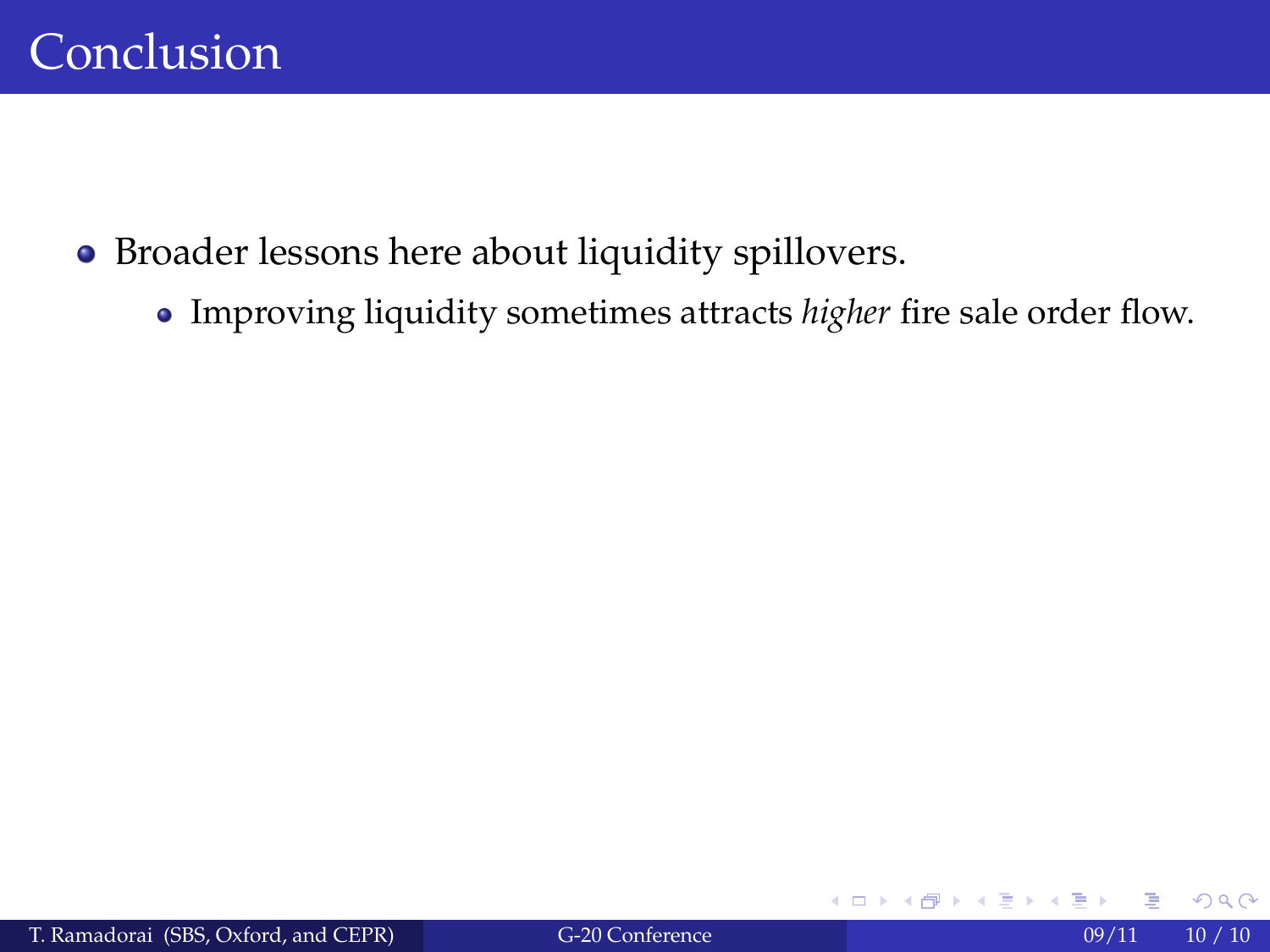- Broader lessons here about liquidity spillovers.
	- Improving liquidity sometimes attracts *higher* fire sale order flow.
		- Not suggesting that improving liquidity is bad, simply that re-optimization effects must be taken into account.

4 0 8 4

トイラトイラト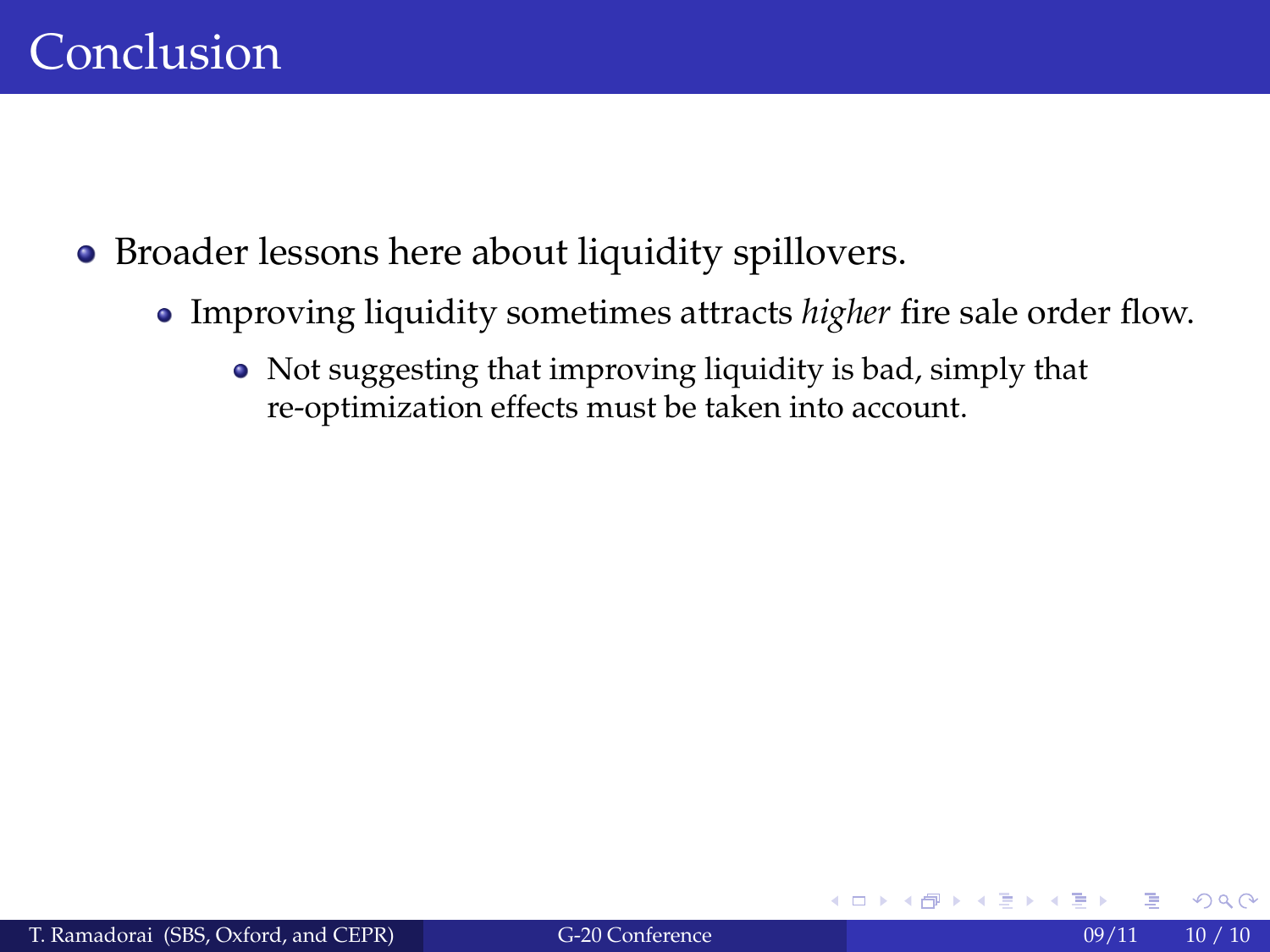- Broader lessons here about liquidity spillovers.
	- Improving liquidity sometimes attracts *higher* fire sale order flow.
		- Not suggesting that improving liquidity is bad, simply that re-optimization effects must be taken into account.
	- Conversely, sometimes solving one problem (real liquidity provision to firms in one country) solves many simultaneously.

つくへ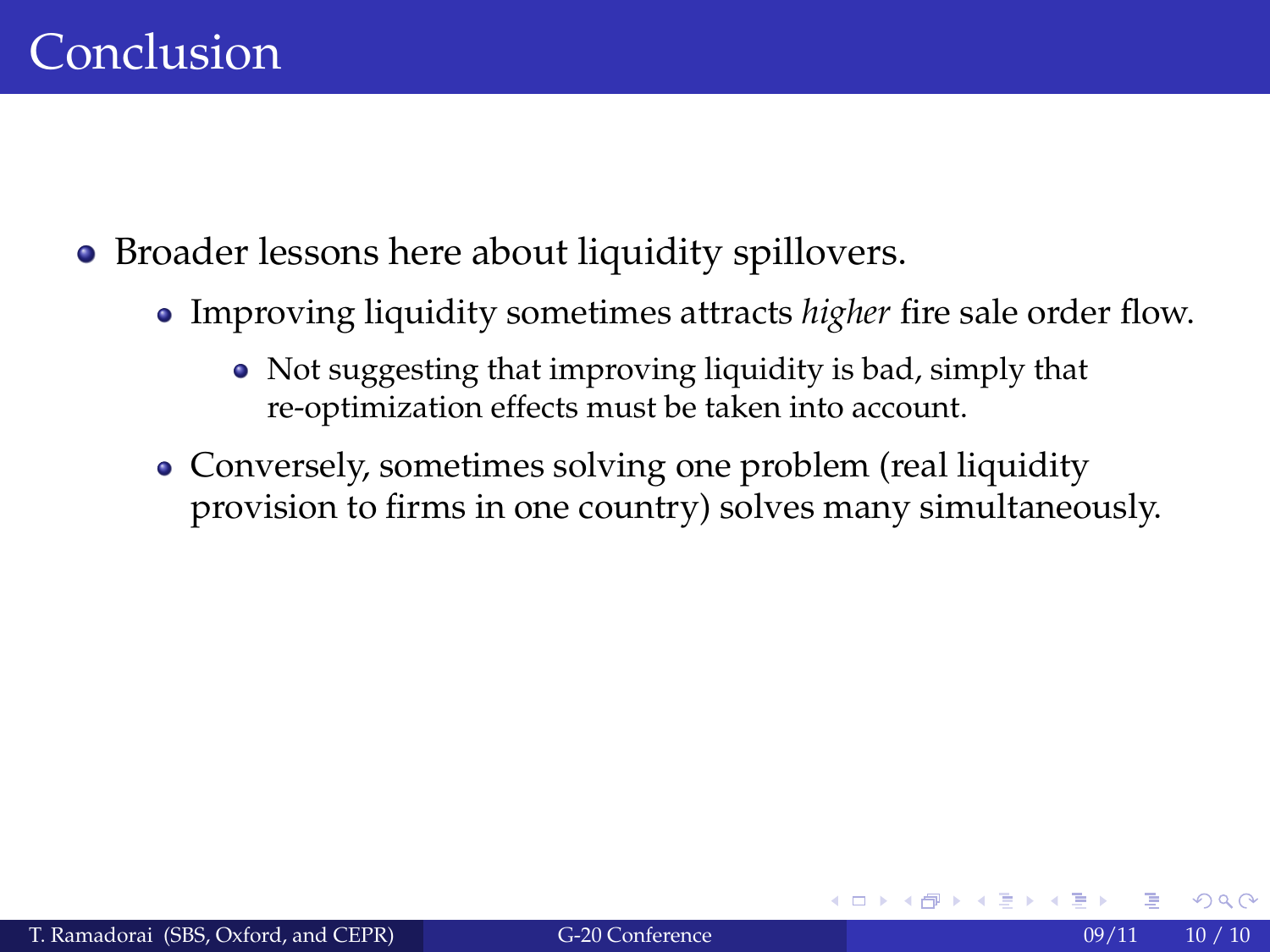- Broader lessons here about liquidity spillovers.
	- Improving liquidity sometimes attracts *higher* fire sale order flow.
		- Not suggesting that improving liquidity is bad, simply that re-optimization effects must be taken into account.
	- Conversely, sometimes solving one problem (real liquidity provision to firms in one country) solves many simultaneously.
- These re-optimization effects and institutional externalities need to be thought through when re-designing institutions.

つくへ